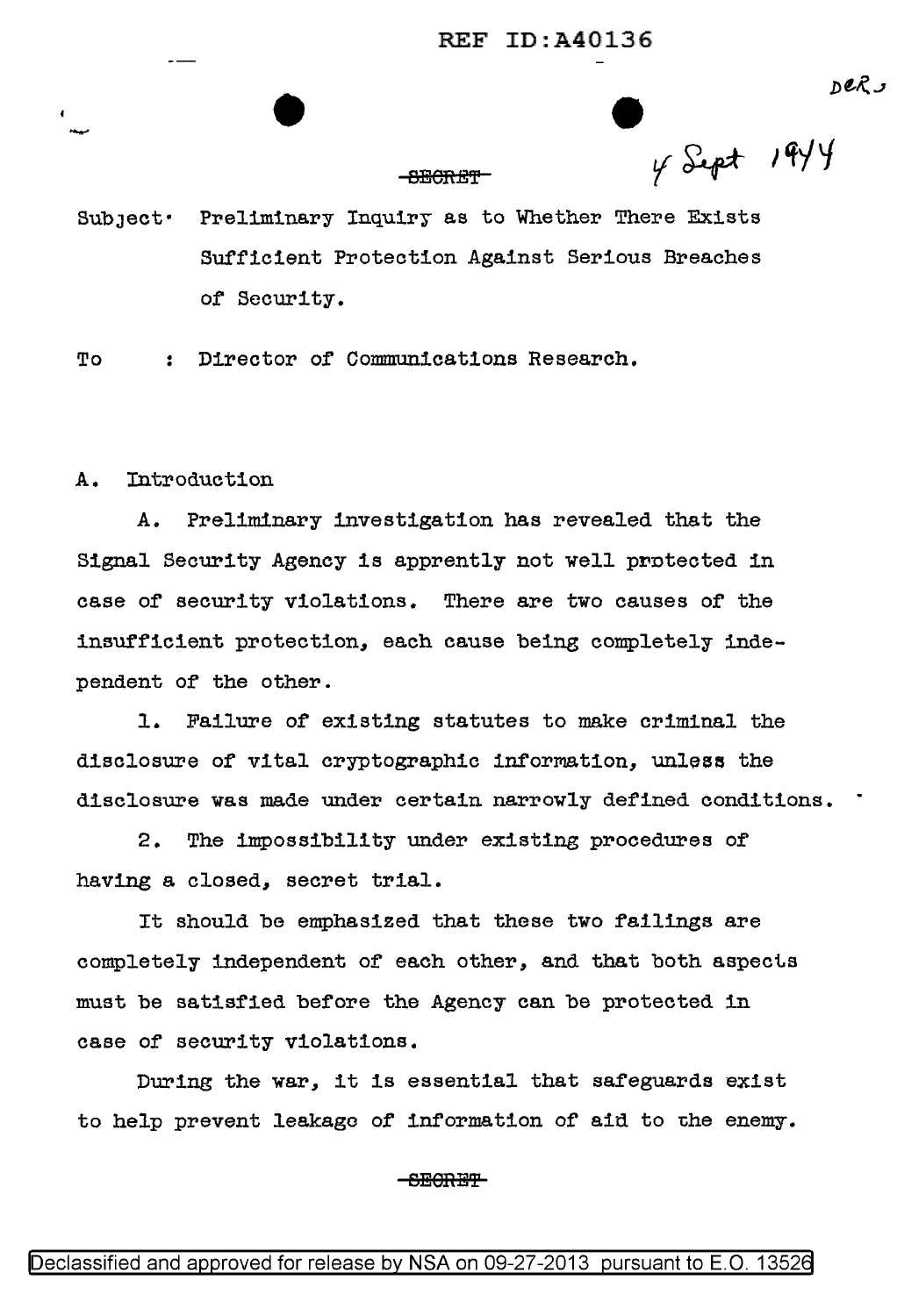# **SECRET**

 $\epsilon$ 

At the end of the war, thousands of civilians and demobilized soldiers will be in possession of vital information which can not even then be disclosed. Unless there are effective sanetions to insure silence on their part, there will unquestionably be a relaxation of vigil resulting from the termination of the war.

Both during the war and after the war, it is essential that these sanctions exist. Now is the time to assure such safeguards. To wait until there is a violation, with consequent embarrassment and actual harm, is believed to be unwise.

The undersigned has made these preliminary inquires using the ordinary legal materials available to civilian lawyers, informally, and on his own time. It is recommended that, if there appears to be foundation to the fears expressed, the matter be forwarded to personnel having all available military legal materials, and who have been working full-time on all phases of military legal matters.

B. Persons SubJect to Military Law

1. Military personnel are, of course, subject to the Articles of War and no real difficulty is believed to exist with regard to such personnel.

Quite apart from other statutes, a breach of security would appear to be a violation of Article 64, disobedience of a superior officer, and perhaps of other articles as well.

## SECRET

 $\mathcal{P}$ 

 $\alpha$ K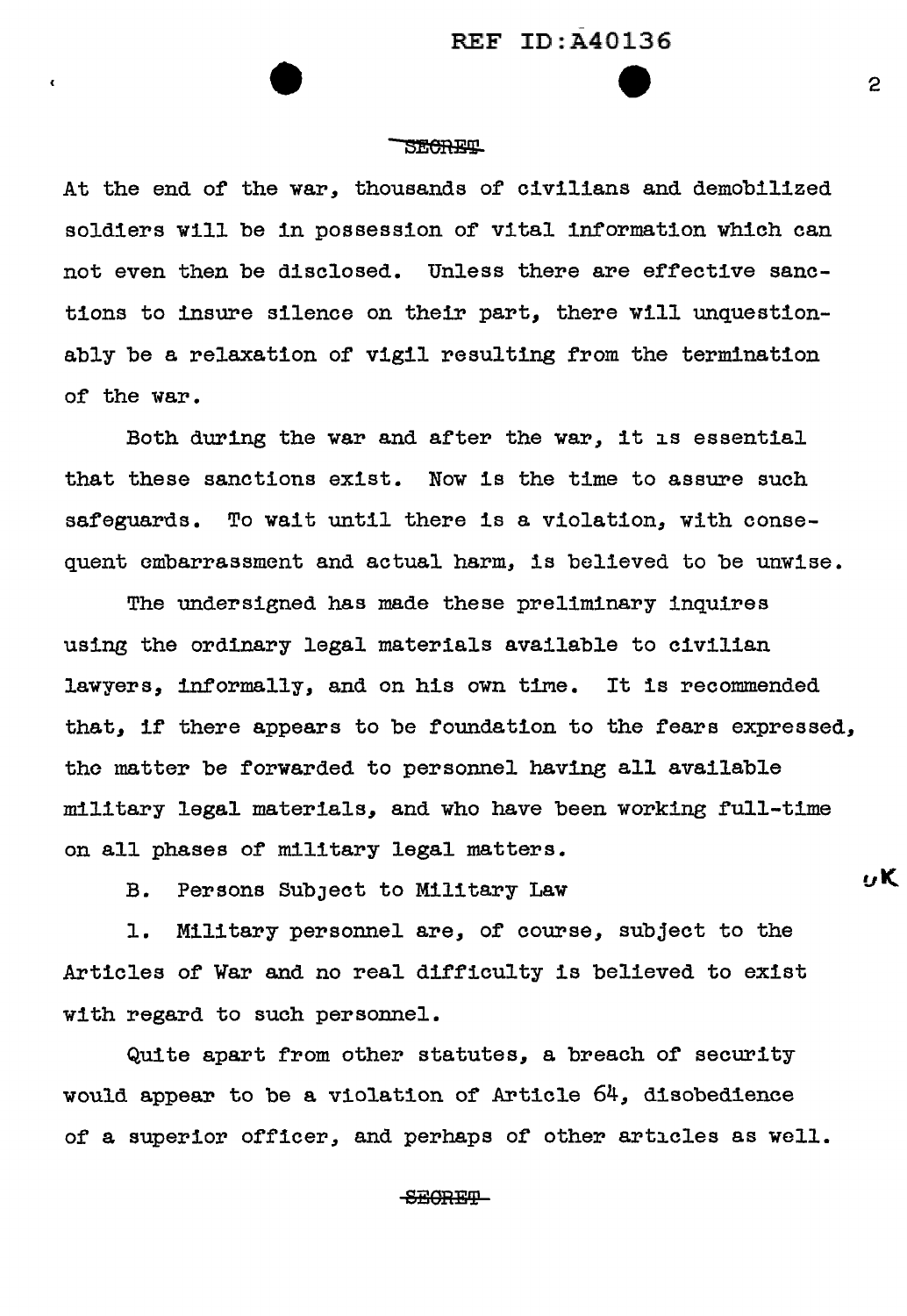#### **SECRET**

With respect to the trial of such a case, the Court could convene on the Post. The personnel of the court, the Trial Judge Advocate, the Defence Counsel, and the Reporter could be drawn from officers stationed on the post who have already been cleared. The record of trial could no doubt be reviewed by other selected officers, and the routing of the record be strictly limited.\*

2. On the other hand, whether civilian personnel in SSA are subject to the Articles of War is open to serious question. If it is determined by competent authority that they are, this brief paper can be completely disregarded. However, there is strong indication that the Articles of War are not easily applicable to civilians (see Winthrop, Military Law and Precedent,2nd ed., pp.  $97-102$ ). If it is held that they are not so subject then it is necessary to examine what sanctions and procedures are available under other existing statutes.

C. Legislation with Respect to Violations of Cryptographic  $\boldsymbol{\rho}$ K. Security.

A copy of Safeguarding Military Information, *AR* 380-5 is annexed hereto. Section IX of this Regulation contains extracts from pertinent laws and regulations.

<sup>\*</sup> There may be a few difficulties, e.g., the accused has a right to counsel of his own choice (A.W. 17) and a right to a right to commer of his owner.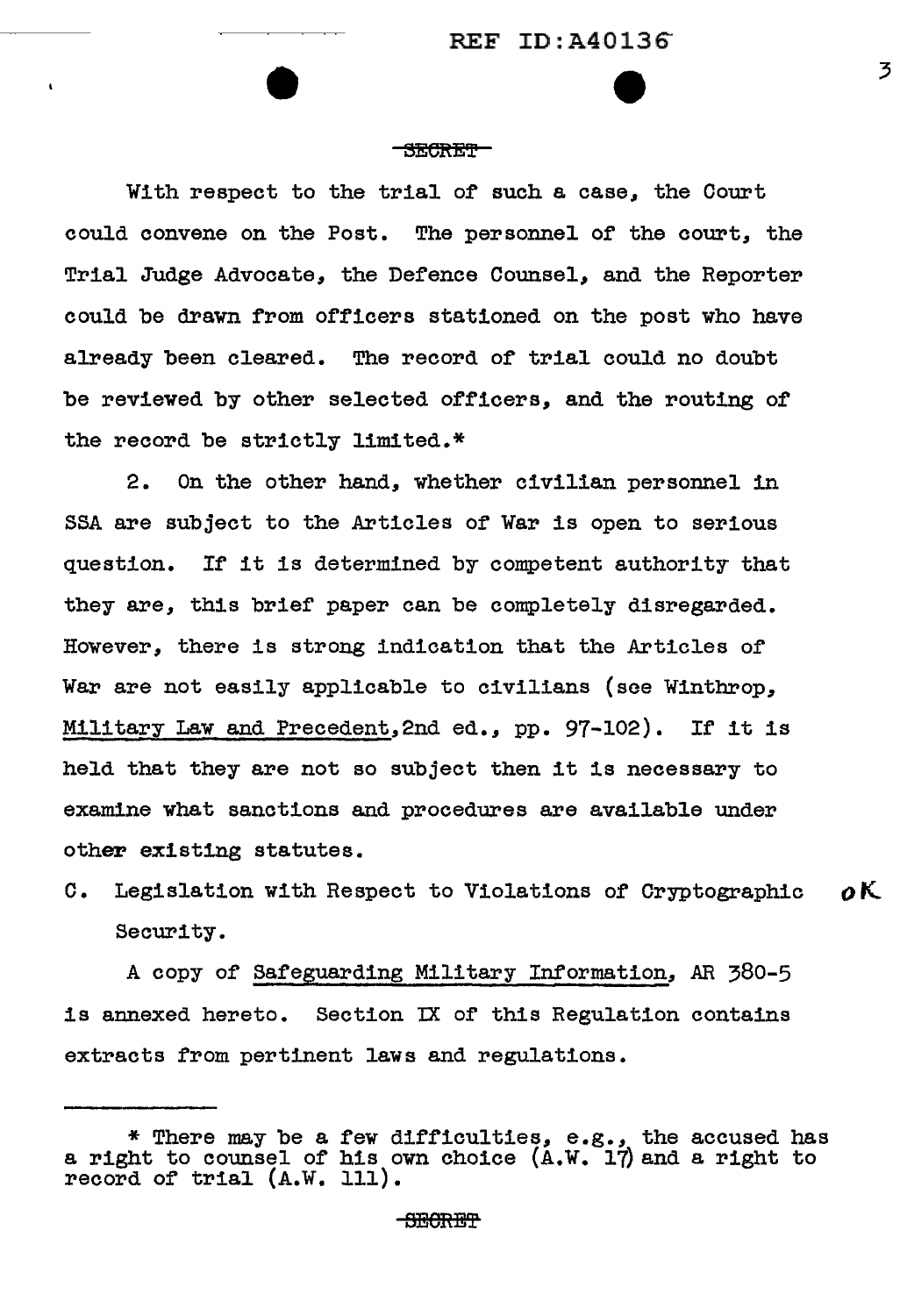**e** 

## **BECORBY**

An examination of these extracts reveals that the following typical, obvious, and serious breaches of security are apparently not violations or any existing law:

1. In 1944, Miss Jones speaking informally to her roommate. a loyal United States citizen: "I help compile codes and ciphers for our Army. One of the principal systems is fascinating and **works as follows:... .......... .......** 

2. In 1946, Mr. Brown (during the war he had been a Captain) boasting to a client. "During this last war, I was in charge of the ...............code. We read it easily. The system was unsound for the following simple reason................It yielded terrific intelligence."

These two typical and outrageous breaches of security are not believed to be a violation of any law set forth in AR 380-5, section IX. The language of these laws is too restrictive:

Thus, the Espionage Act speaks of "with.... reason to believe that the information... is to be used to the  $\ln_1$ ury of the United States", sec. 70a (a), (b), (c); "willfully communicates or transmits (a code book)", sec. 70a (e); "with....reason to believe that it is to be used to the inJury of the United States", sec. 70b (a), "in time of war, with intent that the same shall be communicated to the enemy", sec. 70b (b); "willfully----furnish to another (any official diplomatic code or any matter prepared in any such code)", sec. 73.

**SECRET**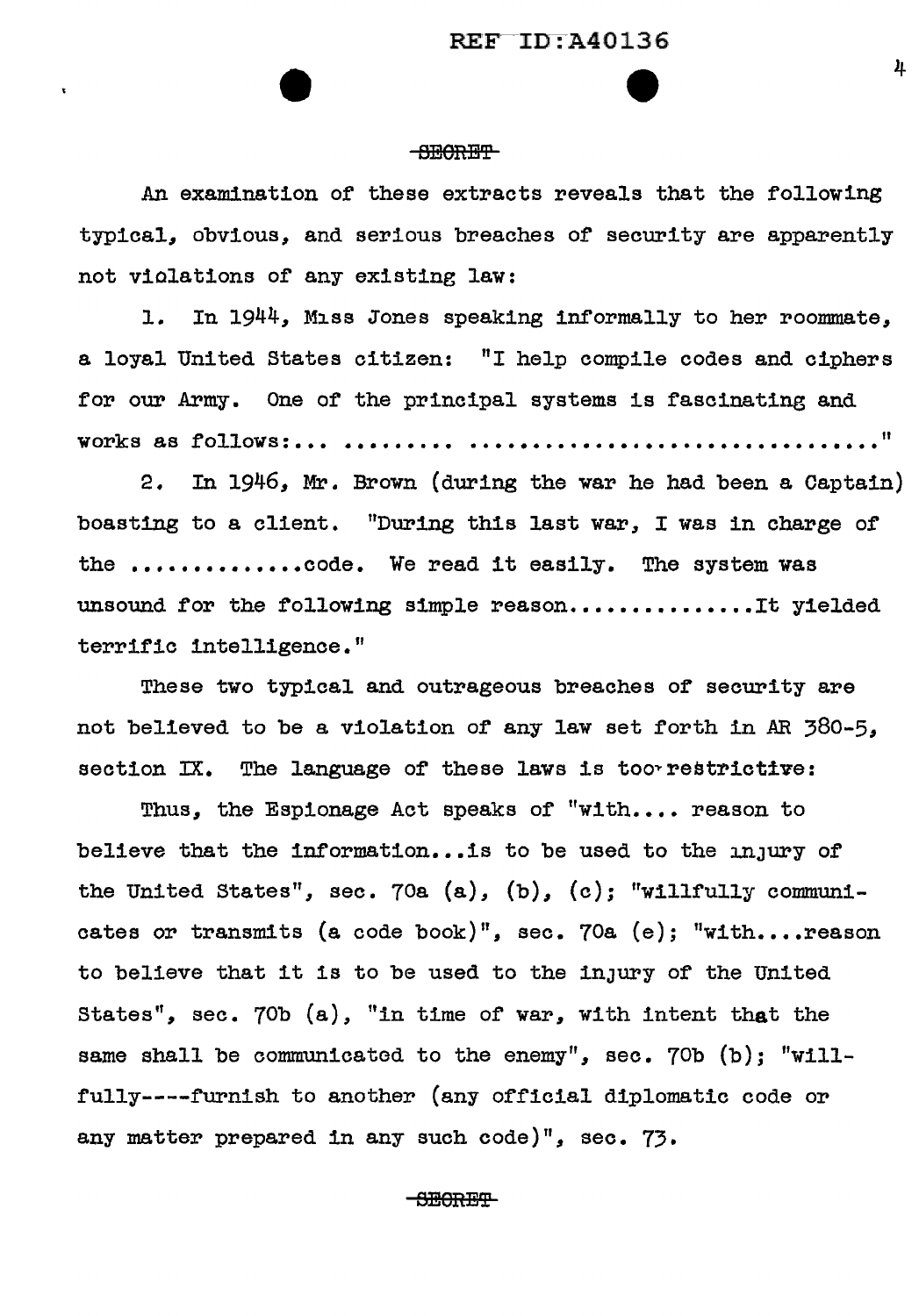#### -SECRET

A lawyer appreciates how difficult it is to prove Buch specific intents beyond a reasonable doubt to a jury. Moreover the Espionage Act is apparently designed to include spies and their collaborators, not loyal citizens who tell their good friends the war work they are or were engaged in. Finally, sec. 73 relates only to diplomatic codes not to military, military attache, or other codes, and includes only furnishing the code or matter prepared in the code, not the extent of success in the cryptanalysis of the code, nor the cryptanalytic reasons for the extent of success. manne of

D. The Need for a Closed, Secret Trial

ne need for a Closed, Secret Trial  $\sum_{k=1}^{\infty}$   $\sum_{k=1}^{\infty}$  in  $\sum_{k=1}^{\infty}$ that the breach of security would be a violation of a statute.

Assumed a spy is on trial. The importance of keeping such a trial secret can easily be seen from the issues and testimony which are likely to develop at the trial. The alleged spy has been working at Arlington Hall and knows certain phases of work intimately. In fact, he has been working there for several years both on our own cipher machines and on enemy codes. He admits, of course, working at Arlington Hall, but denies he is a spy. The prosecution therefore offers proof as to exactly what the alleged spy told certain other persons. But what he said about our or an enemy's cryptographic systems must not be divulged in public. The question is, can the trial and the records be kept closed and secret?

**SECRET**